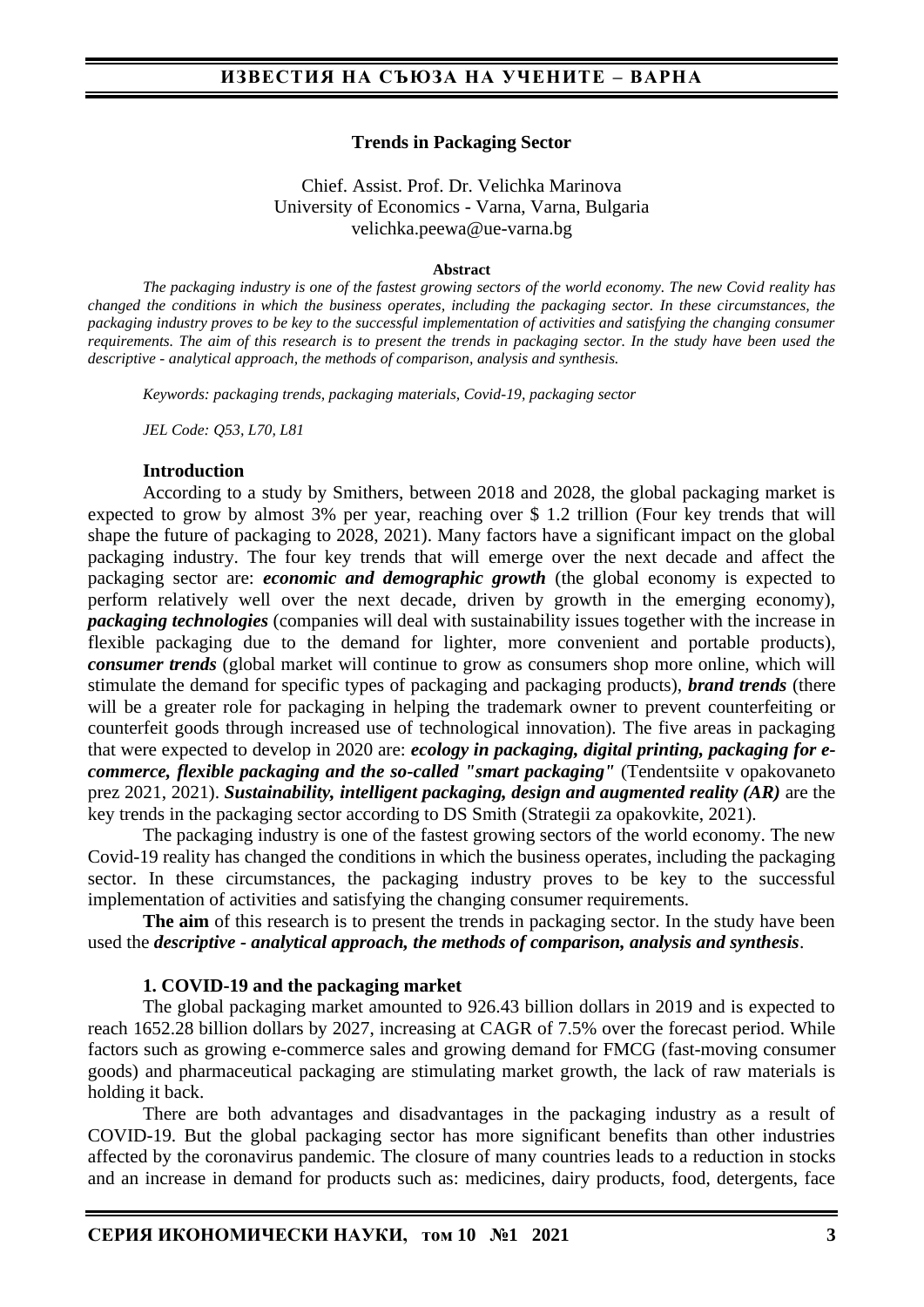masks, disinfectants and much more. All these products require packaging, and their production is higher than ever.

Smithers' analysis found that with the formation of the "new normal," long-term priorities re-emerged, combining new trends related to the virus. The world redefined by COVID-19 sees the return of many fiber-based alternatives for both flexible and hard plastics (fig. 1).



Figure 1. Market share of packaging types, %

Source: Opachovki I pechat, № 5/2021

Based on the type of material, the **plastics/polymers** segment is valued for profitable growth due to the need to feed and support waste management. The COVID-19 crisis has shown that as demand from many end-use industries grows mainly in the food and beverage segment, the use of plastic packaging will also increase significantly during this crisis. Geographically, the Asia-Pacific region will experience strong growth over the forecast period due to easy access to packaging raw materials such as fiber, plastic and glass and the emergence of production facilities of most packaging companies. (The "COVID-19 Impact on Packaging Market, 2020; COVID-19 Impact on Packaging, 2021). According to MarketsandMarkets, the size of the global market for *flexible plastic packaging* is expected to grow from \$ 160.8 billion in 2020 to \$ 200.5 billion by 2025 - an average growth of 4.5% over time. The *barrier film* market is expected to reach \$ 4.1 billion by 2025, with a CAGR of 5.3% between 2020 and 2025. Estimated at \$ 248.8 billion in 2019, the *rigid plastic packaging* market is expecting to reach \$ 372.42 billion by 2027, according to Verified Market Research. Driving the CAGR growth of 5.6% between 2020 and 2027 is, again, food and beverage.. Market Research Future also expects the same level of growth and continues to point out that the rigid packaging market as a whole is expected to grow with a CAGR of 6% between 2017- 2023. MarketsandMarkets reports that the plastics market is expected to grow by 468 , \$ 3 billion in 2020 to \$ 596.1 billion by 2025 at a CAGR of 6.0% as plastics continue to replace metals on the market.

Mordor Intelligence reports that the **corrugated packaging** market is expected to grow with a CAGR of 8.1% between 2021 and 2026. Of course, e-commerce is the driving force behind this increase due to its properties: flexibility, profitability and other factors which make them attractive for e-commerce worldwide. The carton is expected to grow with a CAGR of 3.5% between 2020 and 2026, according to Global Market Insights (GMI). Growing consumption of packaged foods is a major factor in the increase, as food and beverages already account for 50% of the market in 2019. Again, sustainability plays a key role in its success.

The market for glass packaging is expected to increase, but this increase varies depending on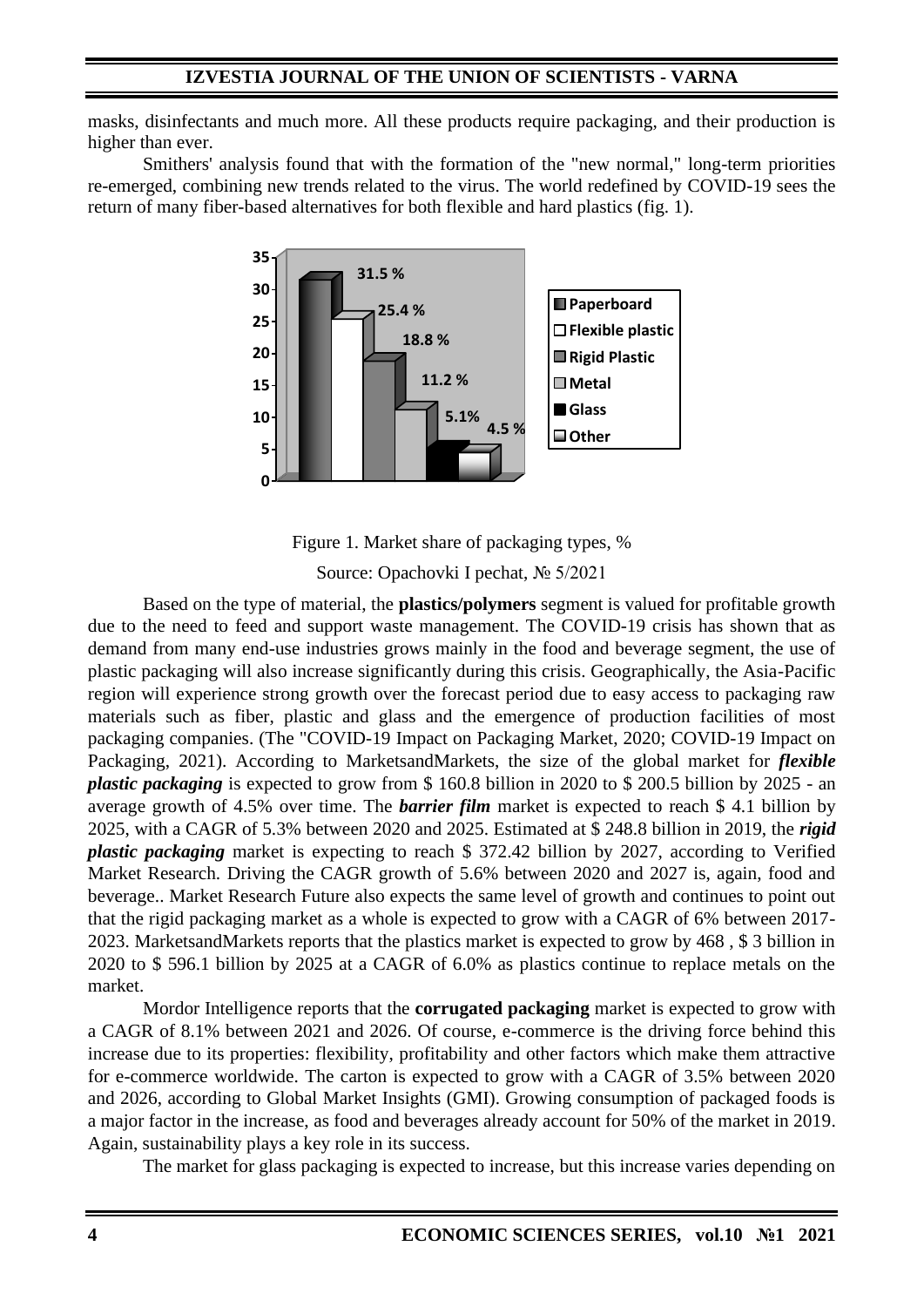research. For example, Mordor Intelligence reports a 4.39% increase in CAGR between 2018 and 2026 to move from \$ 56.64 billion in 2020 to \$ 73.29 billion in 2026. According to Fortune Business Insights, the increase is from \$ 60.32 billion in 2019 to \$ 202 billion in 2019 to \$ 202 billion for a CAGR of 3.95% over the forecast period. Meanwhile, Technavio forecasts a CAGR growth rate of almost 4% between 2020 and 2024. The driving force behind the growth of this group of packaging is the ability of glass to be recycled and the increase in consumption led in this case by the beverage industry (which in turn is led by the alcoholic beverages segment).

The United States is the largest consumer of **metal packaging**, which combined with increased consumption of beverages at home are the reasons why Market Research Future expects the market to grow with a CAGR of 3.36% between 2019 and 2025. Mordor Intelligence expects a similar rate of CAGR growth of 4% from 2020 to 2026, which will result in an industry value of \$ 138.11 billion to \$ 193.24 billion. A report by Metabolic, commissioned by the Can Manifactures Institute, found that aluminum cans have the highest circular capacity compared to glass and PET bottles. In addition, the aluminum report has the highest potential for reducing carbon emissions. Despite these reported benefits of aluminum, the overall market is still stagnant. According to Market Research Future, "the growth of the market might be hindered by factors such as environment-related issues pertaining to steel mining and increased material cost." (Teal, 2021).

The global packaging market will reach \$ 1 trillion in 2024. Demand for packaging worldwide reached \$ 917.1 billion in 2019 and is expected to grow over the next four years, according to the latest data from industry analyst Smithers. In its study, the analysis in its comprehensive study "The Future of Global Packaging by 2024" forecasts market expansion in 2019-2024 by 2.8% CAGR to reach 1.05 trillion US dollars in 2024.

*Asia* is the largest market and accounts for 40.6% of global packaging consumption in 2018. North America is in second place with 22.6% of global packaging consumption, ahead of Western Europe with 20.3%. In *developing countries*, the market will benefit from growing real incomes, growing populations, growing urbanization and the further development of retail infrastructure in emerging and developing countries in Asia, Africa, the Middle East and Eastern Europe. This will lead to an increase in the consumption of packaging in all these regions, faster than the average pace of the world market in the three-year period until 2024*. Developed countries* - North America, Western Europe and Australasia - are expected to see slower growth, with a new focus on innovation and diversification for packaging suppliers. China is the world's largest consumer of packaging, consuming \$ 207 billion in 2018, ahead of the United States by \$ 173 billion and Japan by \$ 48.5 billion. In the last five years, the fastest growth came from India worth \$ 40.1 billion in 2019, it overtook France and Germany to become the world's fourth largest national market. *Australia* is the largest packaging market in Australasia and accounts for approximately 80.0% of sales in 2018. New Zealand is the second largest national market with almost 10% of sales. Both are fully developed packaging markets, with high packaging penetration (World packaging market, 2021).

The size of the global packaging market has the potential to grow by \$ 278.59 billion in 2019-2023, according to a report by Tecniavio. The market share of packaging is expected to increase by USD 170.61 billion from 2020 to 2025, and the market growth rate will accelerate with a CAGR of 4%. The document states that there is a growing demand for packaging due to a change in consumer behavior around the world as a result of the growing middle class as well as the growing adult population. Modern consumers are looking for three main qualities in their packaged products, especially when it comes to food packaging: convenience, ease of use and ease of transportation. Retailers are looking for similar qualities, in addition to packaging that provides a longer shelf life. With greater demand comes greater market opportunities and with a highly competitive landscape of suppliers, the global packaging market is ready to experience steady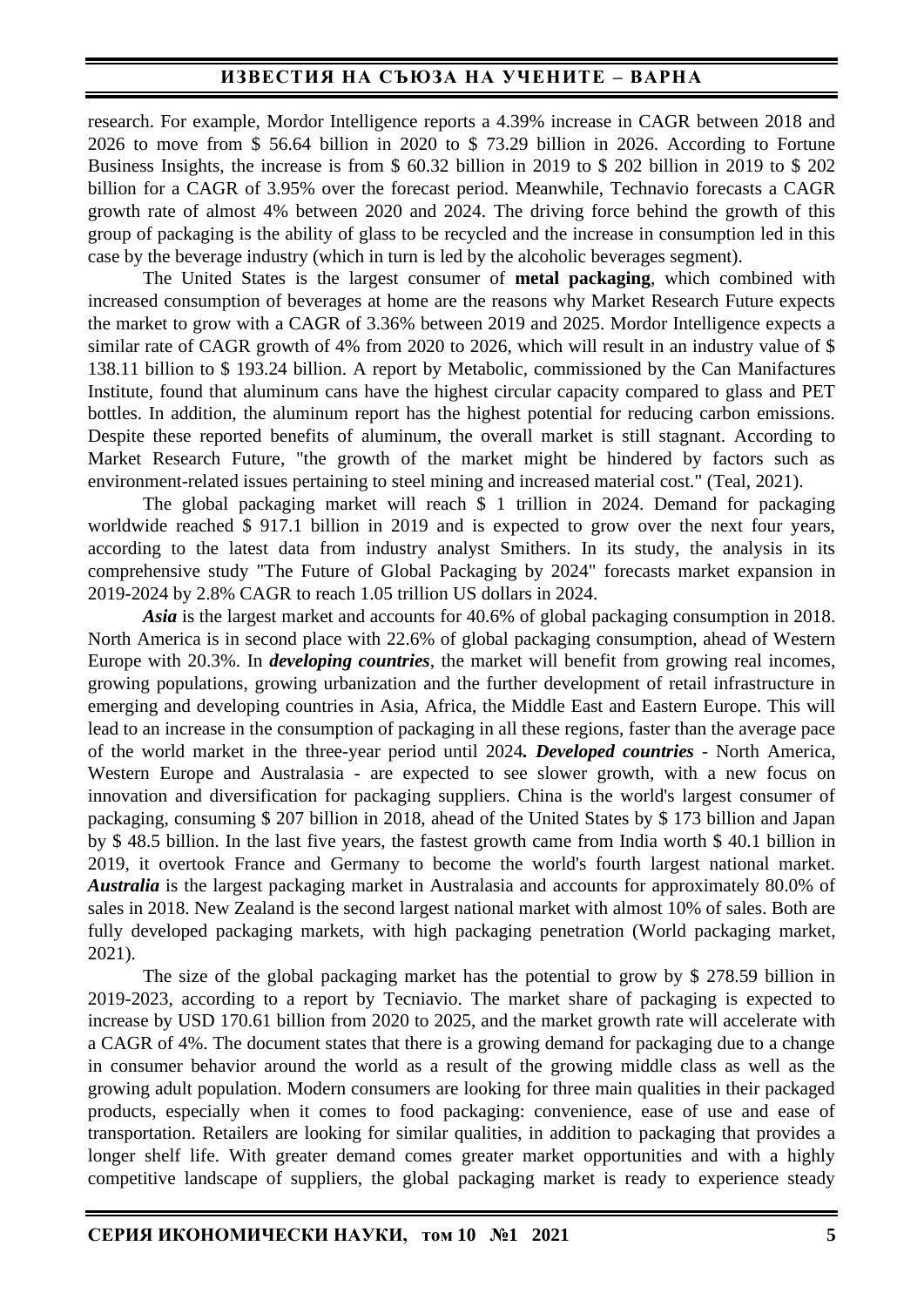growth over the next five years. The market is expected to accelerate steadily over the next few years with growing growth of nearly \$ 165 billion. (Top 20 Packaging Companies, 2020).

In the context of global trends, the Bulgarian packaging market is characterized by the same development trend (table 1).

| <b>Type of packaging</b> | 2018    | 2019    |
|--------------------------|---------|---------|
| Plastic                  | 131 359 | 162 921 |
| Paper and board          | 168 840 | 138 797 |
| Metal                    | 37 625  | 31 233  |
| Wood                     | 65 011  | 79 649  |
| Glass                    | 90 950  | 124 017 |
| Other                    | 3708    | 17873   |
| <b>Total</b>             | 497 493 | 554 489 |

Table 1. Production of packaging in Bulgaria, tons

Source: Natsionalen statisticheski institut, 2021

### **2. E-commerce and packaging sector**

One of the most obvious consequences of the pandemic is the greater reliance on ecommerce purchases - physical shops are closed and the fear of infections is holding back shoppers. Difficulties in direct trade and in many periods from the pandemic even to the inability to visit retail outlets expanded e-commerce to areas that were not traditional for it, such as food and medicine. This has had a **positive effect on the packaging industry** (Nelsan, 2021; Stefanov, 2021).

Global e-commerce sales has reached \$ 4.28 trillion worldwide in 2020, and e-commerce revenue is expected to grow to \$ 5.4 trillion in 2022. Online shopping is one of the highest the most popular online activities worldwide and will continue to grow (fig. 2) (Chevalier, 2021).





# Source: Statista, 2021

Retailers are rapidly turning to e-commerce sales platforms and diversifying into alternative delivery options. Packaging is becoming more important in informing about brand values when selling in e-commerce (Nelsan, 2021). The possibilities of modern digital technologies and means for their implementation allow the processes in e-commerce to be well organized and managed. The use of the opportunities offered by Industry 4.0 creates conditions for easier meeting of modern legislative, market, technical and any other requirements. Many of the requirements for e-commerce packaging are similar to those for conventional commerce. But there are additional ones that are a serious challenge for their manufacturers. They are caused by trends in the field of public life -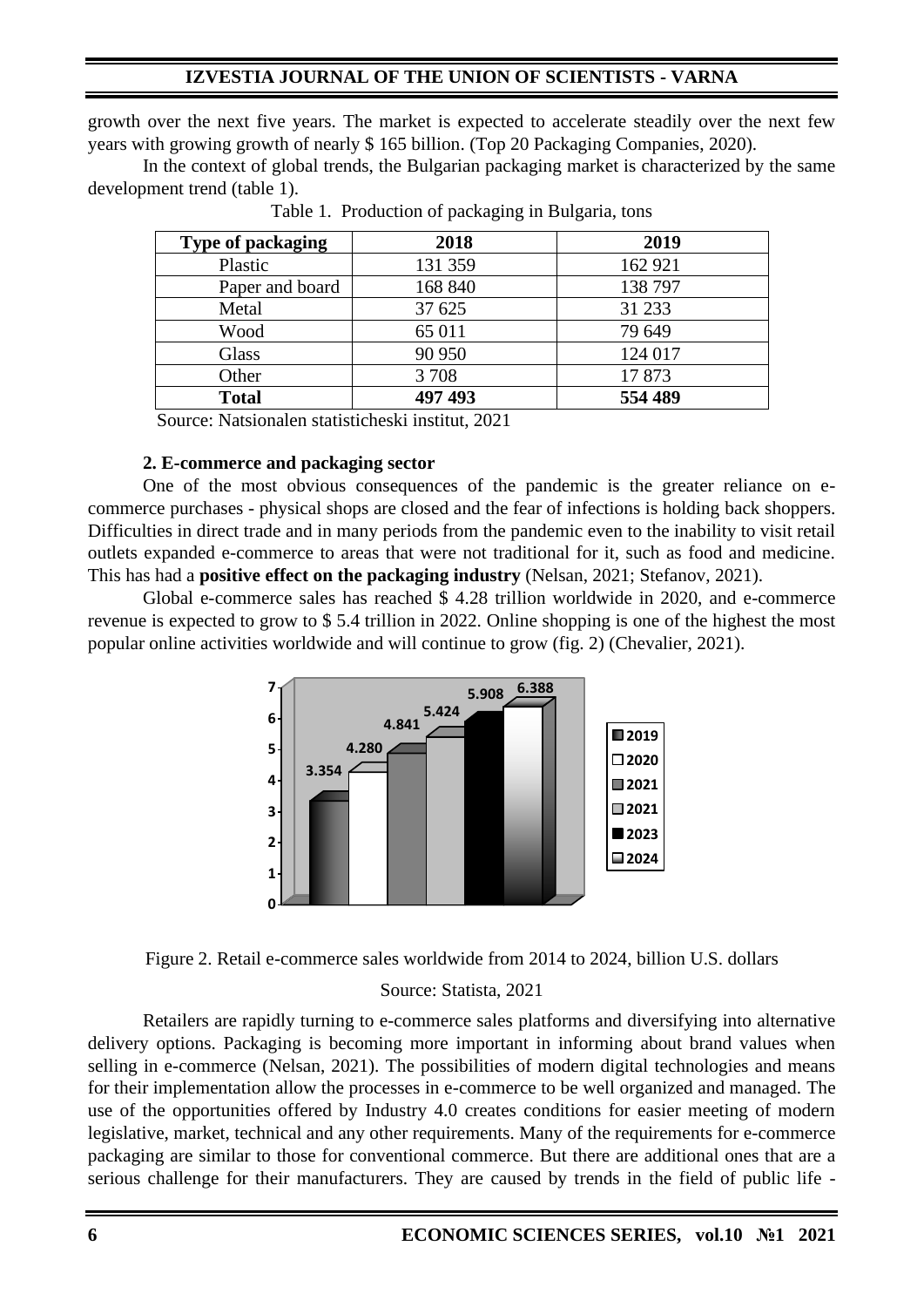### *sustainable development (sustainable packaging), in the field of legislation (eg return of goods), in the field of production and packaging technologies (safe and durable food), in the field of marketing (design on the packaging)*, etc.

The much more convenient way of trading with e-platforms and especially the opportunities offered by "multi-channel e-commerce", where customers can quickly change providers (without physically touring the outlets) requires a completely new behavior of traders in this relationship. The role of packaging in making this happen is essential. The packaging must be comfortable in all aspects. Observations are that in the first place the customer puts the ease of opening the package with which the product is delivered. Creating even the slightest inconvenience causes dissatisfaction, and even at this point, out of frustration, he may decide not to repeat his request to that provider.

The construction of a packaging system for goods offered through e-commerce faces some additional **problems**, in contrast to those in conventional commerce. The main ones are: *increased loads at different stages of the supply chain; increased risk of product counterfeiting; increasing the amount of packaging material; the efficiency of the transport-manipulation operations*.

The problems that arise in e-commerce are related to significantly higher mechanical loads on packaged products. In order to perform their functions related to the protection of the product (loss of a product or part of it, damage, etc.), the packaging must be significantly more resistant to external influences. Studies show that during its life cycle, packaging used in e-commerce is subjected to 20-30, and in some cases up to 50 physical collisions. This is many times more than in conventional trade. This serious challenge requires a detailed analysis of the interactions of the packaging with the environment and the selection of the appropriate material, shape and size of the packaging.

The increased risk of counterfeiting is caused by many factors. The multi-channel trade, which is applied in the modern way of communication of consumers with the product, the manufacturer and the trader, also presupposes the possibilities for fraud to increase. The average consumer finds it increasingly difficult to navigate the modern digital world and does not pay much attention to security when performing actions related to e-commerce.

The contradiction between sustainable packaging and the protective function of packaging is also at the heart of the problem of increasing packaging waste used in e-commerce. Reducing the amount of packaging material leads to a decrease in the mechanical stability of the packaging and an increase in the damage caused to the products and their packaging during transport and handling. Thus, the small environmental benefits of the reduced amount of material lead to great harm from the loss of a product or its return due to an unsightly appearance. The return of goods in ecommerce significantly increases their carbon footprint and erases the benefits of reducing the weight of packaging.

Changes in the supply chain in e-commerce raise the question of the effectiveness of operations. They are related to the structural design of packaging. The wide variety of shapes and sizes hinders or greatly complicates the process of automation of storage, transport and handling operations. The effectiveness of the packaging system greatly influences the customer's attitude towards the supplier.

In order to develop or select a package for e-commerce of goods, it is necessary to make an analysis of the entire life cycle of the product with the package and only then to determine the material from which it will be made and the shape and dimensions that will have (Stefanov, 2021). E-commerce **packaging design** issues reflect consumer attitudes towards this type of shopping. The biggest application in online trade are cardboard packaging, the design trends of which include: *environmental friendliness (naturalness), individuality, technology, minimalism*.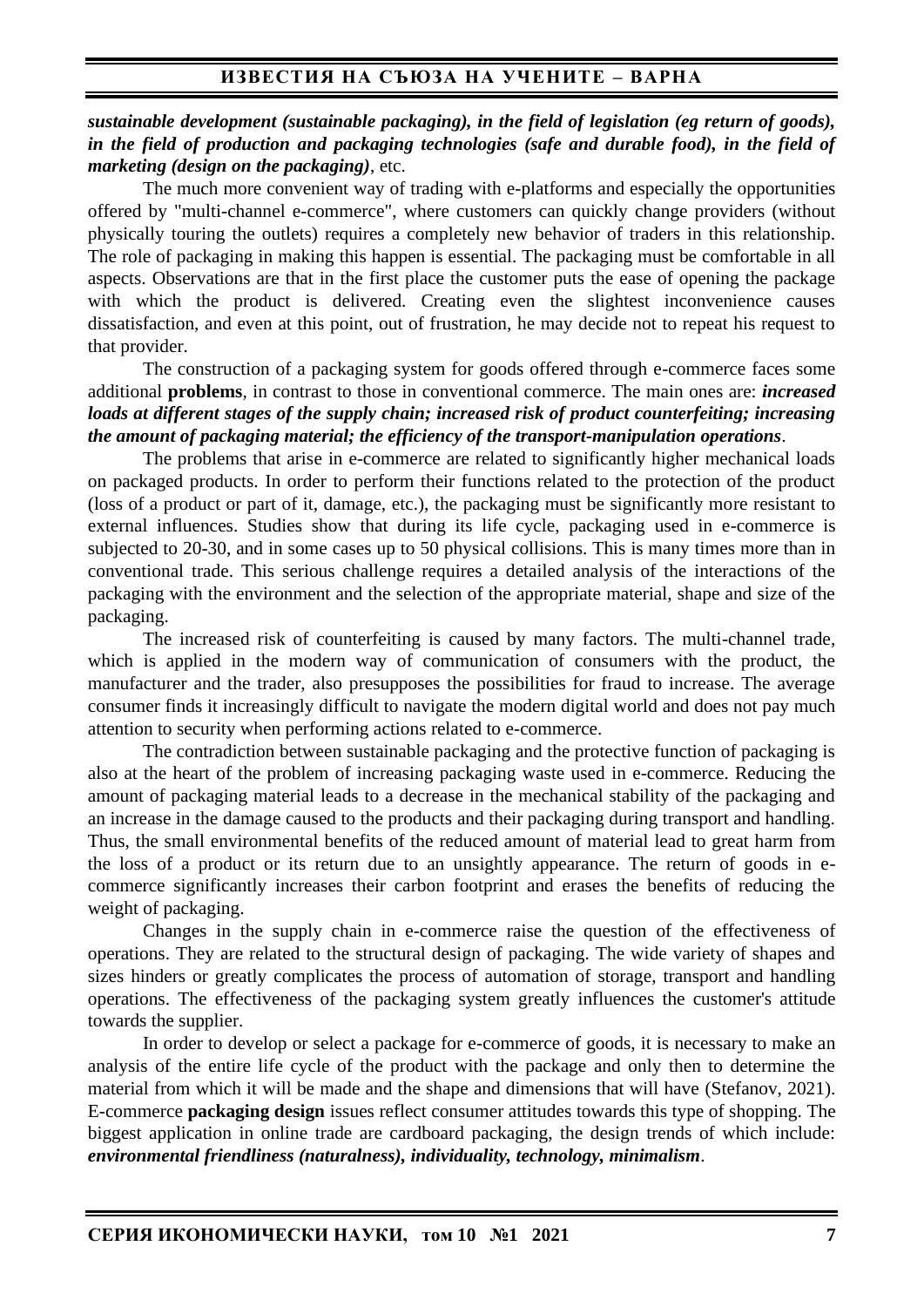The share of e-commerce in the volume of consumer packaged goods has increased fivefold compared to conventional retail sales. E-commerce differs from the retail channel in structure and logistics, which is why e-commerce packages need functions according to their path to the end user. The main thing is the durability in transit in combination with the design, which must be a continuation of the brand (communication of the brand is shifted from the outside to the inside of the package). This requires changes in the production processes of packaging. The latter are in unison with the so-called personalization of packaging and recycling requirements - conditions to which corrugated cardboard meets (Henri, 2020). Most packaging for e - commerce products is made of corrugated cardboard. This sector is expanding at a rapid annual growth rate of 14.3% by 2022 compared to an annual rate of 2.9 for packaging as a whole (fig. 3) (Opakovki i pechat, 3/2020).





Source: Statista, 2021

The volume of tertiary packaging for e-commerce is estimated at about 2,593 thousand metric tons in 2019 and is expected to increase to 2,873 thousand metric tons in 2020. Forecasts for next year show that 4,222 thousand metric tons of paper packaging materials will be used in the e commerce sector by 2025 (Coppola, 2021) Customization is reflected not only in printed custom boxes, but also in the use of custom labels as part of the packaging design. (Henri, 2020).

In proportion to the online shopping, the packaging industry will also develop. The influencing factors are summarized as follows: *ensuring efficient deliveries*, by automating the operations of sorting, selection, packaging, palletizing and sending orders as quickly as possible; *digitization* as a result of continuous growth in demand*; new thinking and behavior* in the context of resource security in the event of a subsequent situation and after returning to normalcy.

### **3. Digitalization in packaging sector**

Digitalisation radically changes the status quo, sometimes even questioning it, while creating space for new ideas (Vaserman, 2020). Digital packaging is characterized by the advantages of digital printing in packaging. The number of digital printers focusing on packaging materials continues to grow every year (Gibsan, 2020). To cope with the **new realitie**s - *the demand for flexible packaging, product segmentation, mass customization and supply chain connectivity (Industry 4.0)*, manufacturers of printing machines and packaging solutions are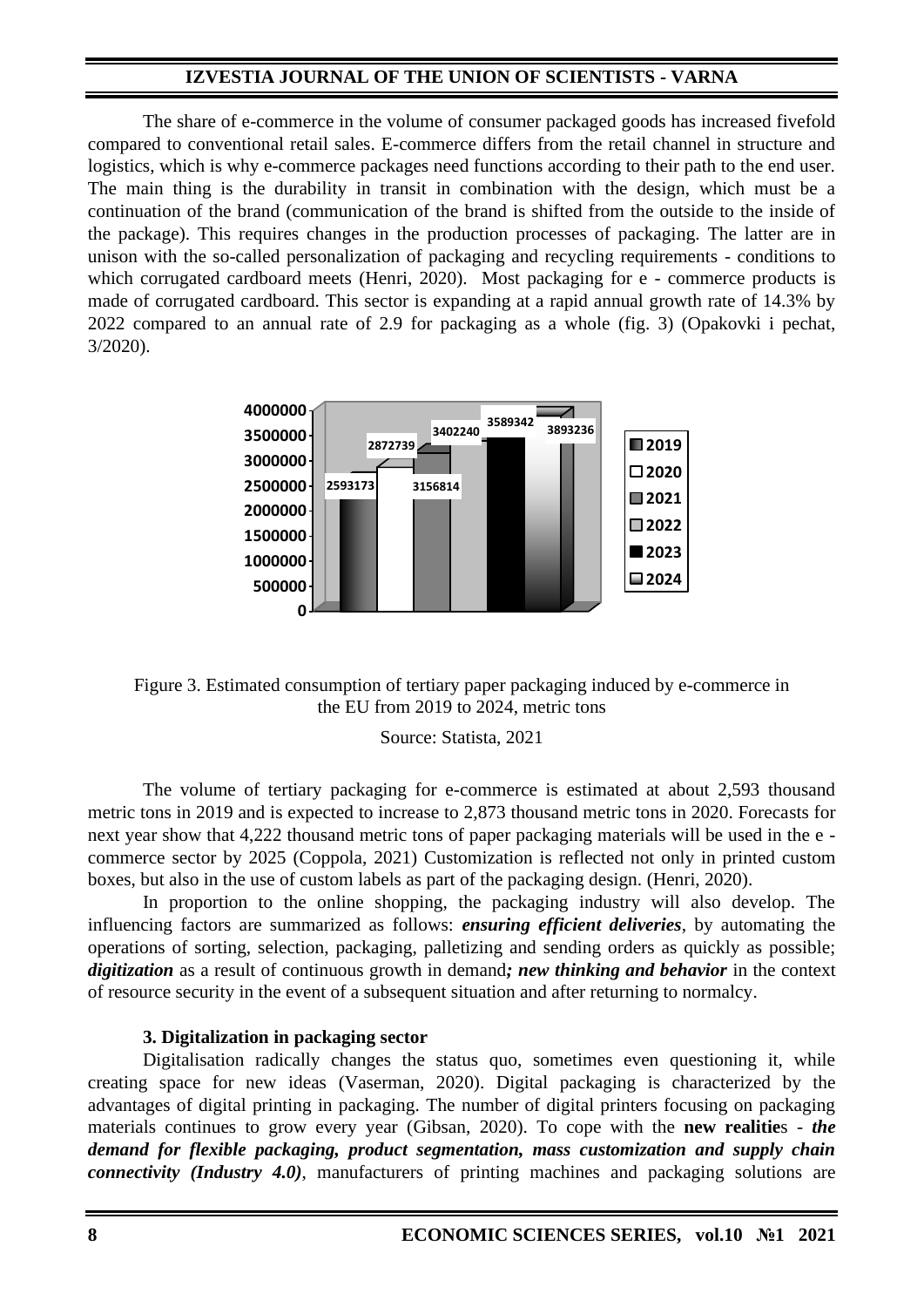transforming existing and introducing new technologies. In order to keep up with the changing requirements and to increase the quality, flexo printing is being digitized, and this digitalization has not changed the basic concepts related to it. Digital enhancements affect everything from transport to imaging and provide significantly improved automation and control. The use of visual and other sensor technologies, combined with digital power controls, allows less operator involvement and better control. Additional enhancements include sleeve technology for quick job changes, automatic print pressure adjustment, color monitoring, registration and automatic cleaning. Offset printing is also undergoing a restructuring with the digitalization of printing machines (Opakovki i pechat, 1/2021). A number of factors are important when adopting digital packaging printing. With a positive impact are: the ability to economically conduct short runs, to drastically reduce inventory and obsolescence and to make it possible to customize as an added value and profitable service, which is the differentiator of a very competitive market (Gibsan, 2020).

Investing in digital printing is largely based on operational effectiveness and the unique graphics capabilities offered by digital technologies. In addition, variable data printing and customization options are provided. The role of digitalisation is directly related to **personalization in packaging**. Personalization of packaging is much more difficult than that of the retail segment, as it is almost impossible to know the exact buyer of the printed packaging. This requires brands to use creative tactics to apply personalization as a means of connecting with consumers. Brands are expanding their product lines, which means that the trend for the same design packaging with a different vision will remain a key factor for investment in digital printing. In addition, digital printing is the preferred method for producing smaller quantities than standard runs, according to consumer preferences. The ability of digital printing to enable printers and packaging converters to respond more flexibly to customer requirements is an incentive for investment (Opakovki i pechat, 1/2020).

Digitalization in the packaging sector is also reflected in the various **technological and finishing processes.** It creates an opportunity to customize the structure, optimize the size of the package, reducing excessive packaging and ensuring the production of packaging of appropriate size for the product. Digital cutting and creasing is a process without direct impact - the result is stronger packaging with resistant stratification edges and higher values when testing for packaging pressure. Digital cutting solutions use laser technology, eliminating the need for traditional cutting tools. Experts in the packaging industry say that the use of a good software solution allows you to see the big picture and effectively plan all the processes in the workflow for packaging from end to end. With the significant growth of e-commerce and the resulting packaging requirements that can deal with the dangers of direct delivery to the consumer, there is a rapidly growing need for packaging specifically designed for e-commerce, eliminating the need for boxes in boxes, reducing the cost of delivery. What is needed is a packaging that carries the brand's message, protects the product and provides a positive opening experience (Opakovki i pechat, 1/2020). One of the biggest challenges is the management of the different interfaces between different equipment and between the brand owner, the agency, the printers and the converters. Automation helps to fully optimize the operating time of the machines and allows for effective communication between the packaging customer, the manufacturer and those in the chain. The maximum printing or coverting speed indicated for a given machine is theoretical if it is not well managed for the most efficient production of packaging at the right price (7 predizvikatelstva za proizvodstvoto na opakovki, 2020; Kop, 2021).

Digital innovation is not limited to online brands - virtually any product can be part of a connected and accessible online ecosystem: an internet of products. In its simplest form, custom barcoding can provide access to online content - user guides, product details, blogs, communities and customer support - which enhances the brand experience (Metars, 2020). An example in this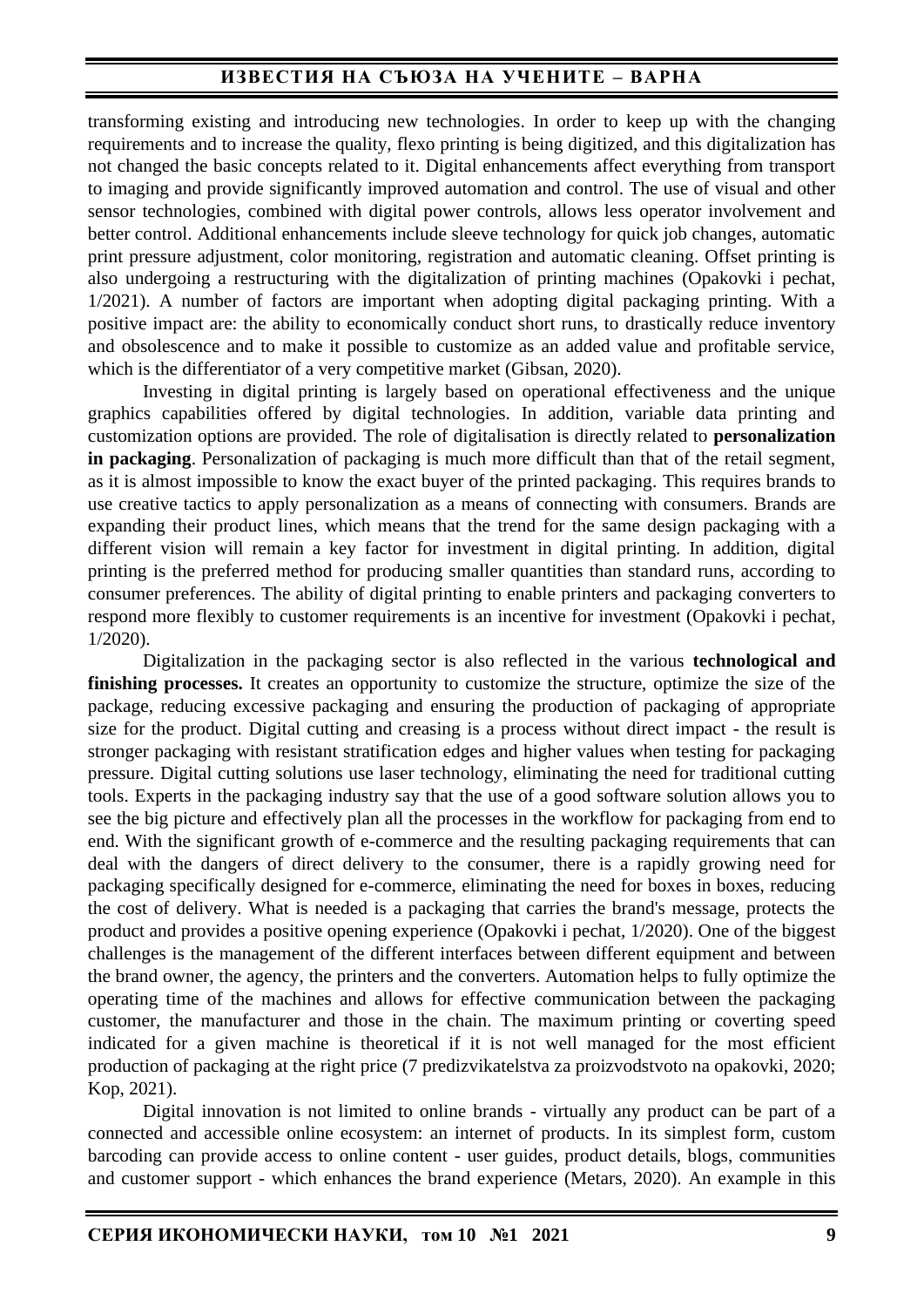respect and a trend that will continue to develop in the packaging sector are **intellegent packaging**. The global smart packaging market is projected to reach just under \$ 20 billion in 2021. (fig. 4)



Figure 4. Size of the global smart packaging market 2016/2021, million U.S. dollars

#### Source: Statista, 2021

E-commerce and the globalization of international trade are also stimulating demand among brand owners for components such as *RFID tags and smart tags*, to protect against counterfeit goods and to better monitor their spread. Smart packaging is an expression of the entry and active entry of Industry 4.0 into the business, where through digital innovations they will reach their wider application in the economy to create a continuous and comprehensive connection between the real and digital world. Their application in the near and distant future will grow, driven by the mass productation of the digital economy and the search for solutions to provide information to all participants in the trade cycle. (Stojanov, 2020).

The packaging is now multifunctional, providing more information about the product it contains and providing a user experience. In short, today's packaging is "smart". Some of them are intelligent because they use the latest digital technology. Others because they meet the growing customer demand for 24/7 connectivity. Thirds are smart because they follow broader trends of comprehensiveness and consumer appetite to know more about the products they buy. Intellegent packaging has a design and features that provide added value to consumers. However, this is not a novelty, but a focus on the benefits for people and contribution to their overall experience when making a purchase through convenience or information. Smart packaging is practical, engaging and/or interactive and represents the future of consumer goods and the e-commerce industry. The elements of smart packaging include: *indicators* showing useful information about the condition of the product within the package, such as temperature and freshness; *data carriers* storing and transmitting data from the package for route tracking and protection against counterfeiting; *sensors* that detect conditions such as temperature, humidity and light that may affect the product (Strategii za opakovkite, 2021).

Nowadays, intellegent packaging, which adds functionality to the goods inside, is ready for wider use, as the new embedded technology connects to better software and a renewed focus on minimizing waste in supply chains. In 2020, Smithers estimated that the smart packaging market was worth \$ 6.33 billion - with an active packaging market worth \$ 4.98 billion and smart packaging worth \$ 1.35 billion. A growth rate of 6.2% is now projected by 2025. According to research, there will be a much wider use of smart packaging, starting with conventional barcodes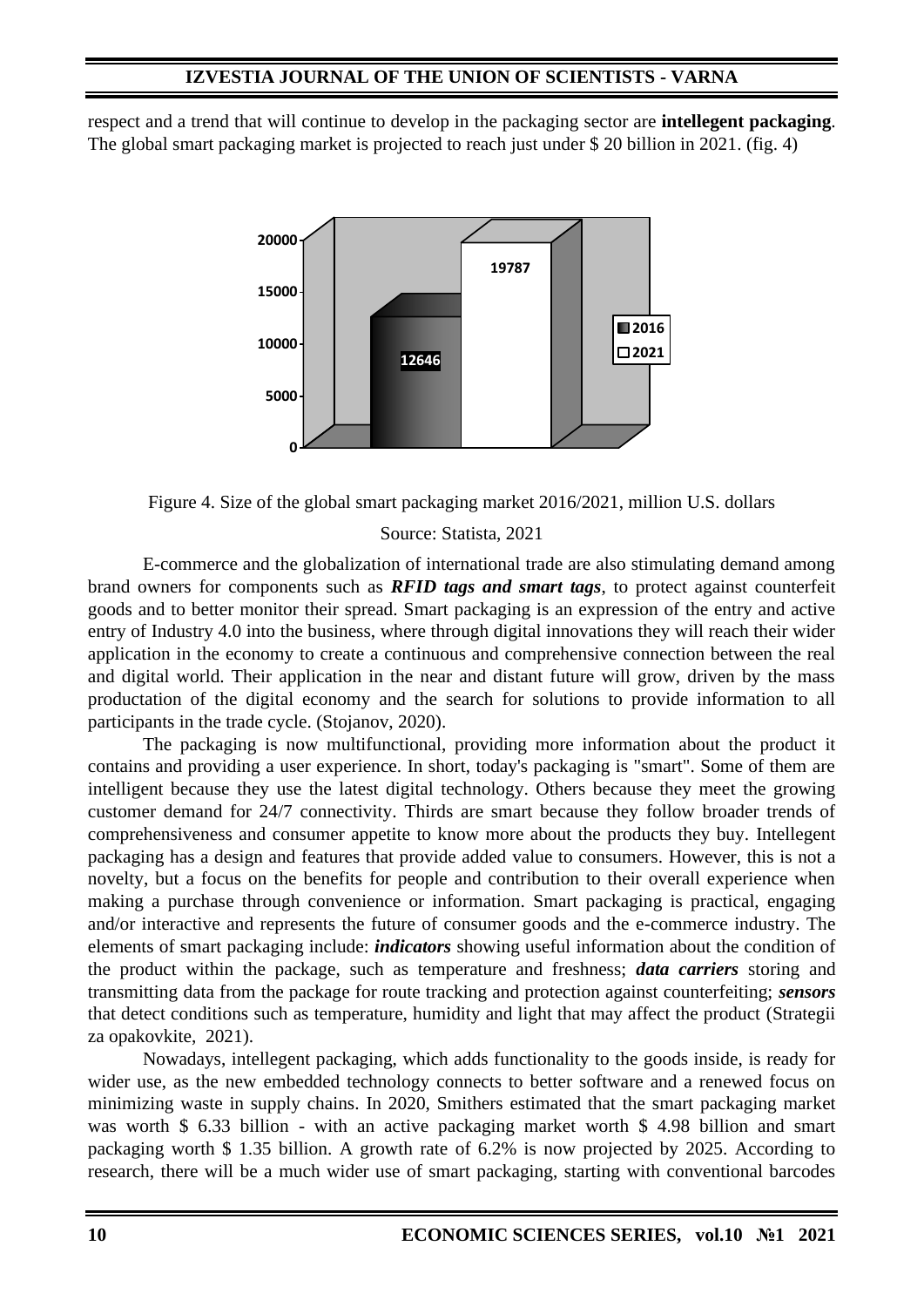and 2D matrix data codes, to RF antennas - using RFID or NFC protocols - for more complex applications. After 2025, more widespread use of sensor and logic circuits is expected, along with more sophisticated coding and embedded integrated circuits, allowing more real-time information sharing. The fastest growing end - use sectors are pharmacy and medicine, as a high - cost segment that can reap the benefits of this type of technology to ensure better health than pharmaceuticals. Benefits include: increased information, better adherence to patient instructions, dose control and secure authentication. Smart packaging can provide a smarter connection between the physician and the patient. (Nelsan, 2021).

Digitization is also reflected in the so-called **"connected packaging"**. Linked packaging helps brands meet consumer demand for product information while providing a new channel through which they can tell their stories. The package effectively transmits the information that people are looking for by connecting via *Two-dimensional-Barcode (QR), Contactless Communication (NFC) and Augmented Reality (AR).* The trend to use packaging devices has really increased, as the demand for 24/7 connectivity and great digital experiences has increased among consumers, especially the younger ones. Leading companies are turning packaging into a portal to the world, the opportunities to establish a brand that creates a much deeper connection with customers. Linking to promotions and offers, as well as tracking capabilities, are increasingly making packaging a starting point for greater consumer engagement.

**Augmented Reality (AR)** is part of the "connected packaging" trend, which allows people to unite the digital and real worlds. In this way, the impossible becomes possible. Augmented reality can be used to make practical things easier to use by keeping users of their smartphones over groceries, for example, to read nutritional information. Technology really comes to life when it allows people to enter the world of the brand. Gamification is one such approach, using AR to superimpose digital games on the real world. When done well, AR adds a whole new dimension to the customer experience and can provide a channel to illustrate the brand's promises. With the help of connected packaging, designers can send a much wider range of messages without restriction to the surface of the packaging. It takes people to a new dimension, which can be a website, microsite or AR and allows much more to be expressed. These can be functional messages, such as "first steps" lessons, rational brand messages that present additional reasons for buying, or emotional messages that help build a brand community or that reflect people's needs and aspirations. With the connected packaging, there is no limit to what you can express. The application of WebAR, which can be activated by direct connection from channels such as social media, email and website, has proven to be useful against the background of Covid-19. With canceled live events for now, AR allows brands to continue to offer intriguing experiences - all from the safety of consumers' homes. (Strategii za opakovkite, 2021).

#### **Conclusion**

One of the most obvious consequences of the pandemic is the greater reliance on *ecommerce purchases* Thus, transport packaging are crucial for the timely and quality delivery of essential goods in times of crisis. Packaging industry proves to be key to the successful implementation of activities and satisfying the changing consumer requirements. Modern packaging is developing under the influence of a number of factors, the most important of which are the *personalization of products* for end customers and *digitation on manufacturing processes*. In addition, the packaging sector must take into account *design trends, environmental requirements and opportunities for greater consumer awareness.*

Leading place in the packaging industry are solutions related to: process automation, reduction of materials used, reuse of the same, naturally oriented design and construction, the ability to easily manipulate packaging throughout the logistics of packaging to the end user.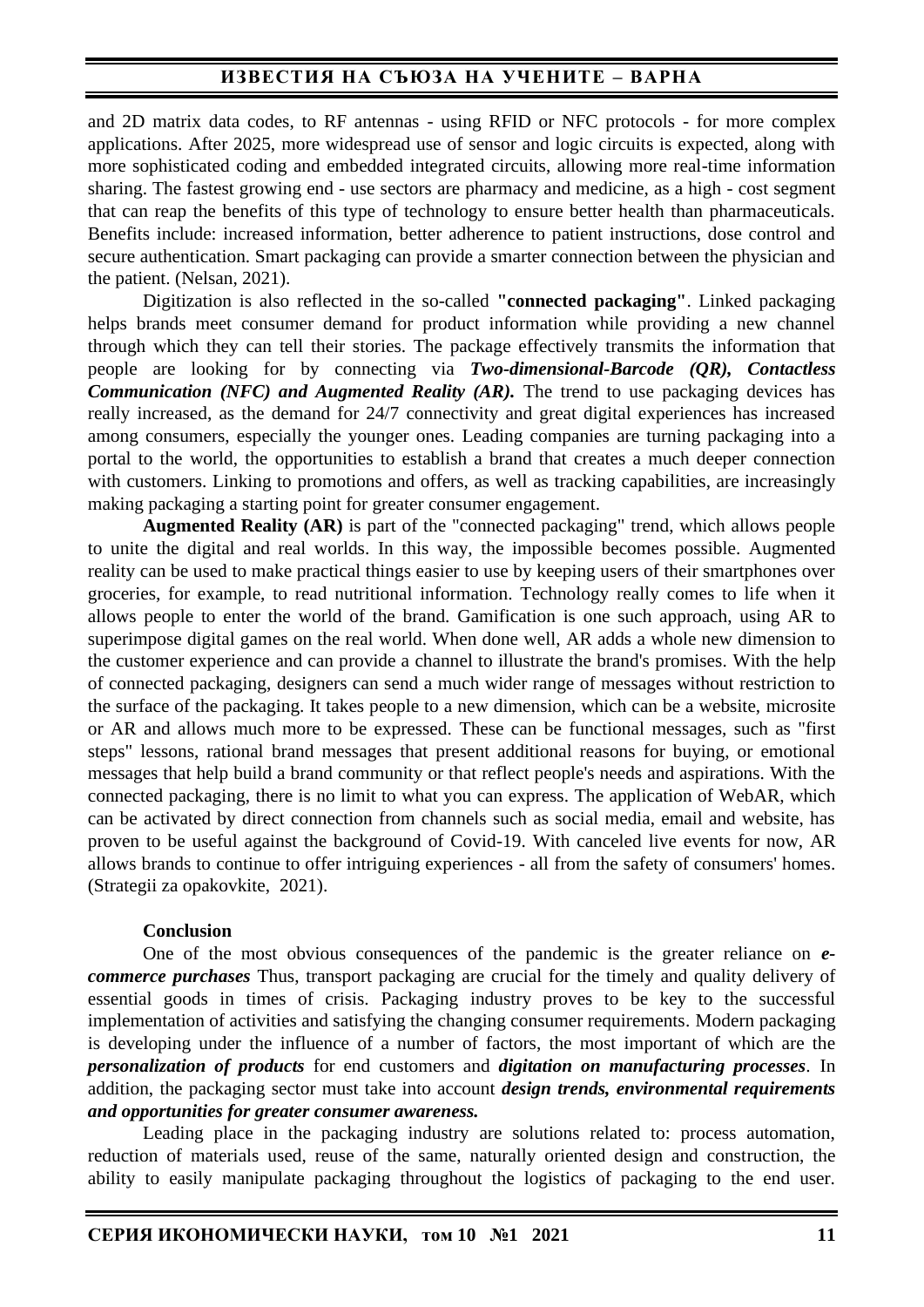Sustainability as a basic principle of action in every field, including the packaging sector, requires the use of environmentally friendly and smart packaging. Packaging is getting "smarter", with a minimalist and simple design, produced with the capabilities and quality that digital printing provides. Augmented reality (AR) connects the packaging sector with new thinking and new lifestyles, showing that the industry is following the future trends and continuing to move in the right direction.

## **References**

- 1. 7 predizvikatelstva za proizvodstvoto na opakovki i kakvo oznachavat te za pechatarite i prerabotvatelite (2020) *Opakovki i pechat*. № 2, pp. 26-27.
- 2. Chevalier, S. (2021). *Global retail e-commerce sales 2014-2024*. Statista. [Online]. Available from: https://www.statista.com/statistics/379046/worldwide-retail-e-commerce-sales/ [Accessed: 25/11/2021].
- 3. Coppola, D. (2021). *Estimated consumption of e-commerce tertiary paper packaging in the EU 2019-2025.* Statista. [Online]. Available from: https://www.statista.com/statistics/1068445/consumption-of-e-commerce-induced-tertiarypaper-packaging-eu/ [Accessed:25/11/2021].
- 4. *COVID-19 Impact on Packaging - Global Market Outlook (2019-2027)* (2021) ResearchAndMarkets.com. [Online]. Available from: https://www.businesswire.com/news/home/20210111005470/en/Global-Packaging-Market-Outlook-to-2027-and-the-Impact-of-COVID-19---ResearchAndMarkets.com [Accessed:25/11/2021].
- 5. Digitalnite tehnologii v dovarshitelnite protsesi za valnoobrazen karton (2020) *Opakovki i pechat*. № 1, pp. 48.
- 6. Four key trends that will shape the future of packaging to 2028 (2021) Smithers. [Online]. Available from: https://www.smithers.com/resources/2019/feb/future-packaging-trends-2018 to-2028 [Accessed:16/10/2021].
- 7. Gibsan, D. (2020) Personalizirane na produktite. *Opakovki i pechat*. № 5, pp. 38-41.
- 8. Henri, P. (2020) Kak opakovkata se preopakova za elektronna targoviya. *Opakovki i pechat*. № 6, pp. 24-28.
- 9. Kak priemaneto na pechatnata tehnologiya se otrazyava na badeshteto na opakovkite (2020) *Opakovki i pechat*. № 1, pp. 44-45.
- 10. Klyuchat za spravyane sas skoka v tarseneto na opakovki za elektrona targoviya: po vreme na COVID-19 i sled tova (2020) *Opakovki i pechat*. № 3, pp. 38.
- 11. Kop, K. (2021) Osnovnata rolya na dovarshitelnite protsesi pri opakovkite. *Opakovki i pechat*. № 4, pp. 40-44.
- 12. Metars, L. (2020) Razbivane na koda: kak markite mogat da dobavyat realnost i da se doblizhat do klientite. *Opakovki i pechat*. № 2, pp. 39.
- 13. Natsionalen statisticheski institut (2021). *Pusnati na pazara opakovki*. [Online]. Available from: https://nsi.bg/bg/content/2645/%D0%BF%D1%83%D1%81%D0%BD%D0%B0%D1%82%D0 %B8-%D0%BD%D0%B0-%D0%BF%D0%B0%D0%B7%D0%B0%D1%80%D0%B0- %D0%BE%D0%BF%D0%B0%D0%BA%D0%BE%D0%B2%D0%BA%D0%B8 [Accessed:17/10/2021].
- 14. Nelsan, D. (2021) Opakovachnata industriya prez 2021 patyat kam vazstanovyavaneto. *Opakovki i pechat*. № 5, pp. 38-41.
- 15. Statista Research Department (2021) *Size of the global smart packaging market 2016/2021.* Statista. [Online]. Available from: https://www.statista.com/statistics/734758/global-smartpackaging-market-size/ [Accessed:25/11/2021].